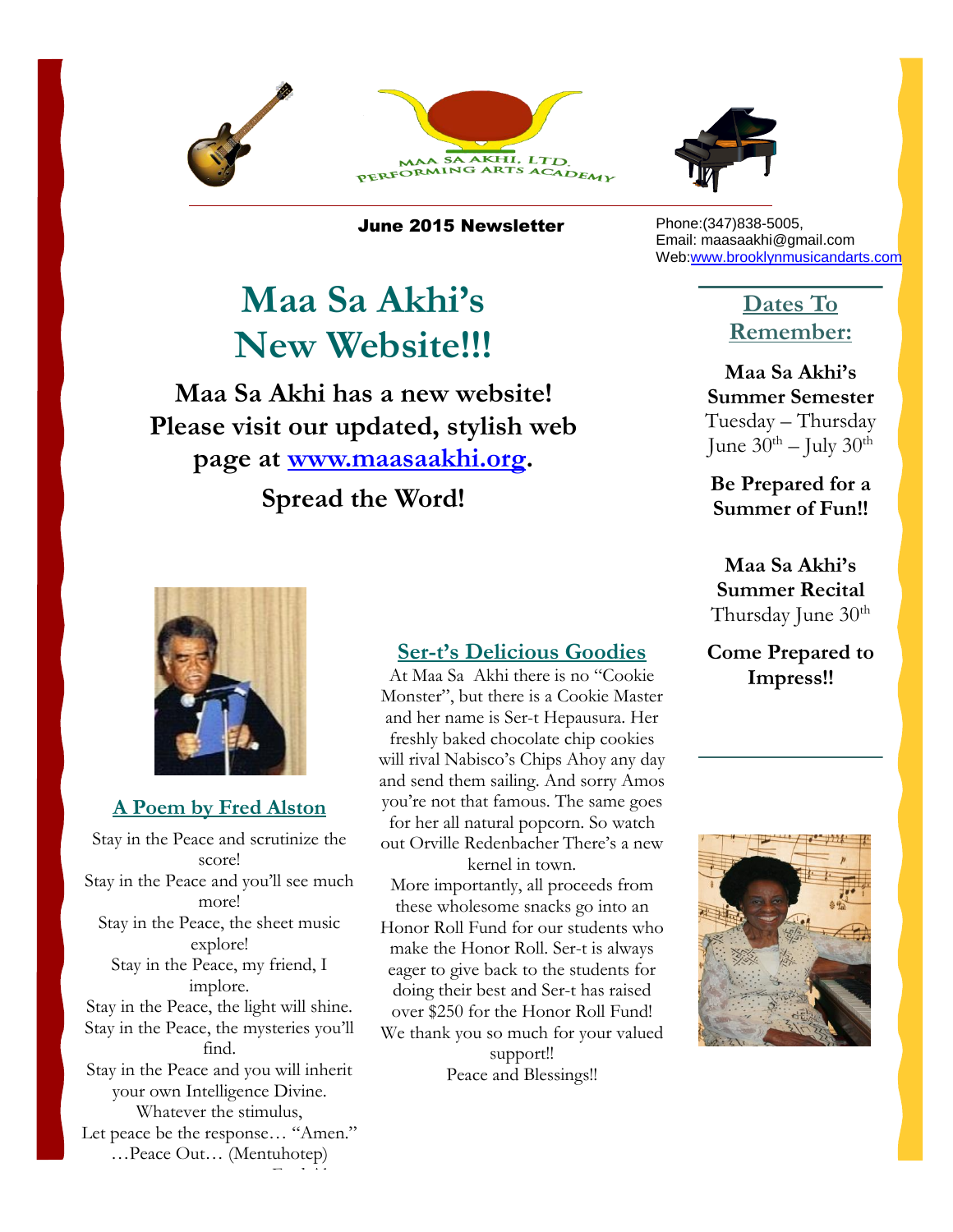# **ANNOUNCEMENTS**

## Encore 3 - Maa Sa Akhi's Prosperous New Endeavor

Encore3 is an innovative ecommerce company focused in providing products that promote wellness, health and fitness. Encore3 consists of four main lifestyle brands:

- **NATURE'S SYNERGY** (health and nutrition): this brand is focused on providing effective natural solutions to a variety of health issues, such as immune system support, pain management, weight management and dietary supplements.
- **ALLURE** (all natural beauty and skin care): this brand offers natural solutions to skincare, and expanding to include products for hair, bath and body and fragrance.
- **HOMELIFE** (home décor products): this brand is focused on providing organic, safe and energy efficient products that will create a clean and balanced home for you.
- **TECHLINK** (electronics): this brand collaborates with the best technological brand names to provide you with energy efficient technology that have great performance value.

#### **For this year's fundraiser, Maa Sa Akhi has teamed up with them! In order to assist Maa Sa Akhi with this wonderful fundraiser, there are a few things YOU can do.**

- **CREATE YOUR OWN STORE:** As a part of Maa Sa Akhi, you can create your own online store! And not only will Maa Sa Akhi benefit, you will also receive a percentage of revenue for every purchase made thru your store.
- **SPREAD THE WORD:** We can only make this work if people know about this venture. The more people who know about it, the people will shop here. So even if you don't want your own store, tell people about Maa Sa Akhi's store.
- **SHOP:** It is imperative that Maa Sa Akhi's stores have customers. So if there is a product that you need, go online and get it here! **SHOP NOW!!**

#### Automatic Payments!!!

Maa Sa Akhi is implementing a system where tuition will be paid automatically! Parents will be able to set up automatic payments, which eliminates late payments and late fees.

This affords a more feasible, safe and secure way to pay tuition instead of having to make cash payments. Your personal and billing information will be kept safe and your receipts and payments easily accessible on your banking statements.

Additionally, automatic payments will eliminate the use of paper receipts - you will definitely be doing your small part to preserve the Earth's resources.

#### REMIND

REMIND, formerly REMIND 101, is a service which allows us to keep in touch with each family via text to your cell phone. If you can't get to a computer to get informed, REMIND will get the same message to you via your cell phone.

We need our parents to sign up for this program immediately!

Please be advised that you will be receiving an invitation to join REMIND. If you have not already, please complete the sign procedure ASAP so that you can begin receiving our important updates and messages. Thanks So Much!

# Maa Sa Akhi at PS 249

It's official! P.S. 249 has joined the Maa Sa Akhi family.

On Wednesday April 29<sup>th</sup>, Mut Hefen began teaching choir to fifty 5<sup>th</sup> grade students in preparation for their elementary school graduation. At their graduation, the students will perform two Maa Sa Akhi classics, "Winner" and "Friends to the End" both originals songs by Mut Hefen with original tracks created by Mut Hefen's nephew, Enensa.

The students are extremely excited about their upcoming vocal debut. Some even volunteered to stay after school to keep practicing the songs! This is truly the beginning of a wonderful and prosperous partnership!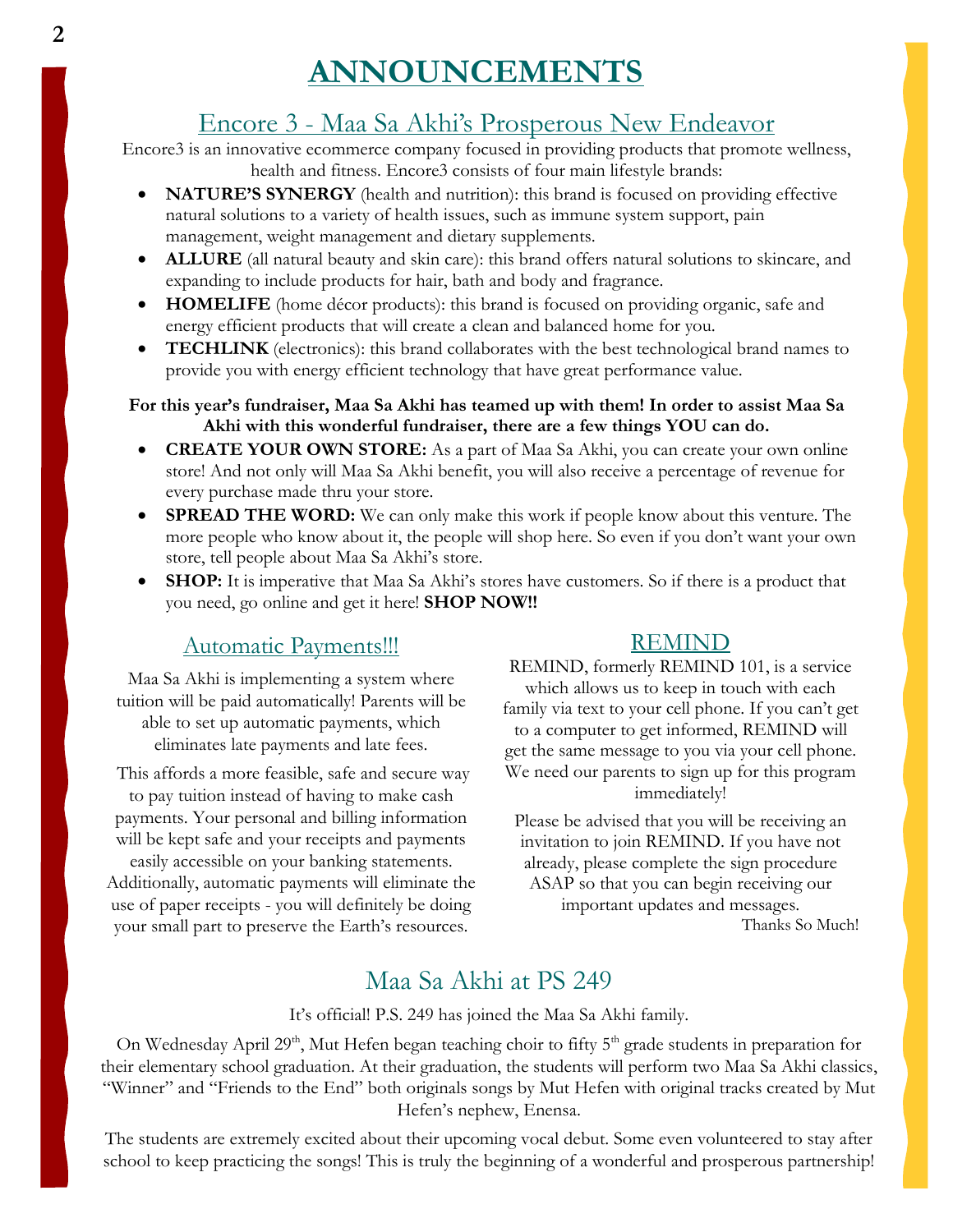# **EVENTS**

# Tamar Jaundoo – National Performer



Maa Sa Akhi's stellar student, Tamar Jaundoo, is well on her way to becoming quite the accomplished performer! During spring break, Tamar performed at a school in Queens where she was approached and asked to give yet another performance. This time in North Carolina! From April 8<sup>th</sup> – 10<sup>th</sup>, Tamar traveled down to North Carolina with her family and performed at the Ridgecrest Resort. Tamar played a medley of "God is So Good" and "Praise God from Whom All Blessings Flow." Her performance blew the crowd away! This is only the start of great things to come for Tamar!

## Fredric Renaud in Concert – TWICE!!

The month of May began on a great note. The first weekend in May saw Fredric Renaud, a long time Maa Sa Akhi student, perform at two renowned venues. On Saturday May 2<sup>nd</sup>, Fredric performed Handel's Concerto Grosso in G major, Op. 6 No. 1, at Julliard, and delivered a riveting cello solo.

Then, on Sunday, Fredric performed at Carnegie Hall as a part of the Interschool Symphony, the highest level of achievement. With tickets ranging from \$10 per seat to \$5000 per seat, it was a full house! The performance was very well received. But a well-executed performance like this doesn't just happen. "Rehearsals are really intense. This is adult level music and you can't perform if you don't practice." – Fredric Renaud

As a member of the Interschool Symphony, Fredric has the chance to travel to different countries, such as Chile, Vienna and Scotland, and this summer, he will accompany the opera in a performance at the MET. Fredric has also received a scholarship from Julliard for a 6 week music program to the prestigious Interlochen Arts Academy this summer!

# **2 nd Annual Black History Month Children's Day Celebration**

Saturday February 28th was surely a day to remember! Maa Sa Akhi: Performing Arts Academy, in partnership with the Flatbush-Caton Market, hosted our second annual successful black history month treasure hunt. The event was a hit from beginning to end with amazing performances by extremely talented performers, most of whom are no older than 14 years old. The event kicked off with a piano performance by 6 year old Tamar Jaundoo accompanied by her teacher and Maa Sa Akhi's director, Hefen Sa Akhi, more affectionately known as Mut Hefen. Then, 9 year old Corine Jean, accompanied by her singing instructor Mr. Rashim, sang three original songs, each one spectacularly performed.



*Corine Jean sings one of her original songs.*

Next, was a perfectly executed piano rendition of Clementi's "Sonatina in C Major" by 10 year old Samien Mesadieu. His performance was followed by longtime Maa Sa Akhi student and Julliard freshman Fredric Renaud who performed an amazing and passionate cello performance of Bach's "Cello Suite # 3." Then, socially conscious 11year old rapper Amor Lil Man took the stage and delivered a powerful yet fun performance of his hits, "Stop the Violence" and "Pull your Pants Up."